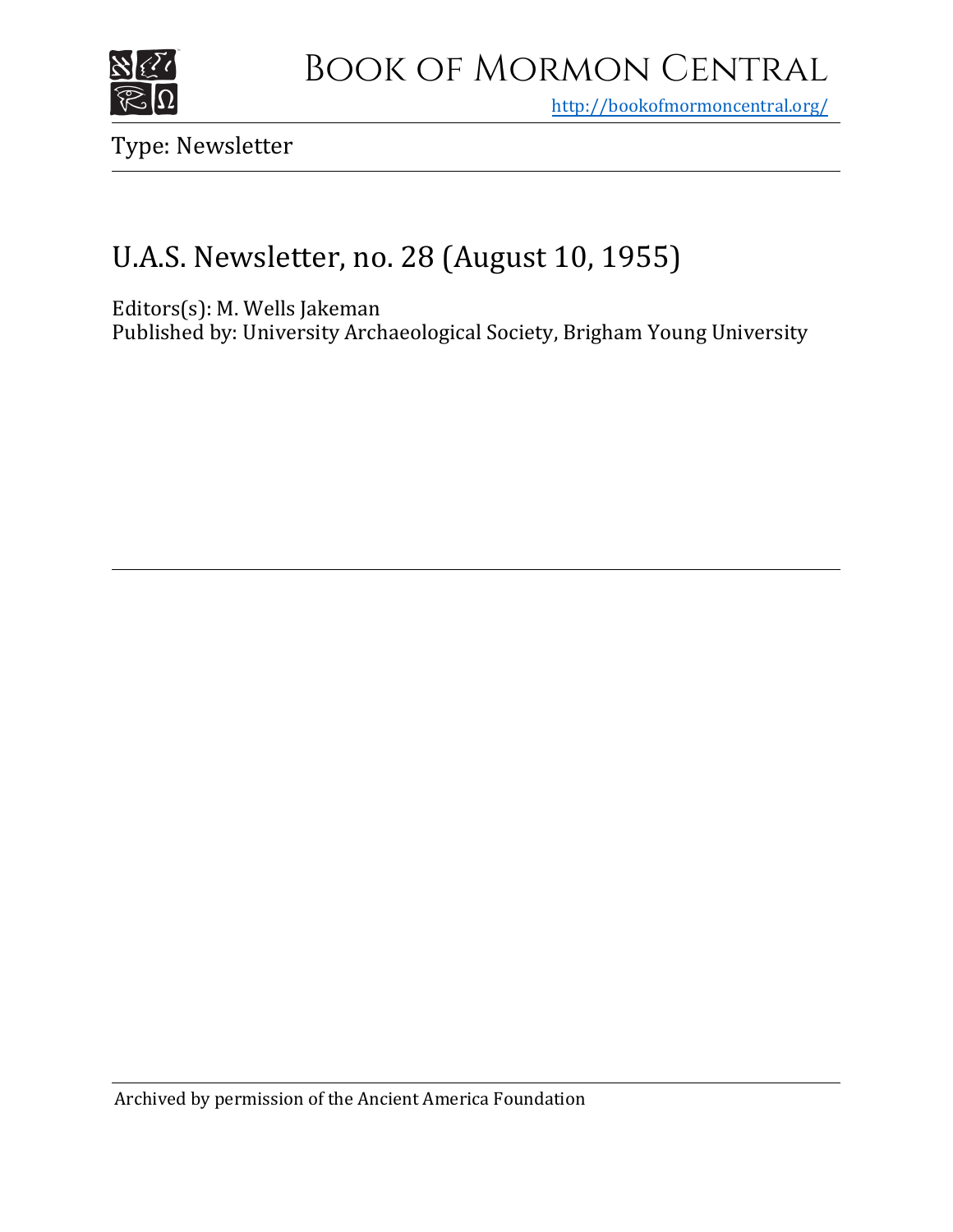## U. A. S. DEWSLETTER

Number 28 August 10, 1955

Published by THE UNIVERSITY ARCHAEOLOGICAL SOCIETY Brigham Young University, Provo, Utah

Acting Editor: M. Wells Jakeman

28.0 Editor of the Newsletter in Mexico. Gareth W. Lowe, editor of the UAS Newsletter for the past five issues (Nos. 23-27), and graduate assistant in the Department of Archaeology of BYU for 1954-1955, is now attending Mexico City College, in order to take advantage of the special opportunities offered by that institution for advanced training in Mesoamerican field archaeology. Mr. Lowe with his family are now stationed in Oaxaca, southern Mexico, where he is a member of the field party of the MCC Department of Anthropology doing work at the newly-discovered ruins of Yagul located not far from the famous ancient temple-city of Monte Alban. He reports in a recent letter that Yagul is proving to be an important site, yielding archaeological materials from several periods including the "Pre-Classic" or Book of Mormon period, and offering evidence for solving the difficult problem of the relationships in ancient times of the Zapotec and Mixtec nations of southern Mexico.

We should take the opportunity here of congratulating Mr. Lowe on the high quality of the Newsletter issues produced under his editorship, and wish him and his family a happy and successful sojourn in Mexico.

28.1 Recent Archaeological Work in Ohio. By Robert K. Willardson, director. Columbus (Ohio) Chapter, UAS. The quest for the still unsolved story of the prehistoric tribes that once inhabited Ohio and left their mark on the land in the form of mounds and other earthworks is continuing. Recent explorations were conducted at two major sites, Toepfner Mound on Dublin Road in Columbus and at Fort Hill. Excavation at Toepfner revealed an additional 67 burials in log tombs to bring the total to 85 and presented a broad chronology of Adena burial methods. Stemmed projectile points, slate gorgets, and celts were found in some of the burials. The tombs were dated by radioactive-carbon methods as being about 2,200 to 3,300 years old (much older than previous estimates).

Continued excavation at Fort Hill, a state memorial in Highland County, revealed a post-mold pattern of a large enclosure. The structure, sub-rectangular with round corners, was 120 by 60 feet. Several caches of flint chips were found in the village site at Fort Hill.

Raymond S. Baby, Curator of Archaeology at the Ohio State Museum, and Professor William S. Webb of the University of Kentucky, collaborated on an analysis of the prehistoric Adena culture. Their technical report, "The Adena People Revised," delineated 23 new culture traits and redefined 39 old traits. During 1954 James Ford of the American Museum of Natural History made a study of the obsidian cores in the Hopewellian collections at the Ohio State Museum; Alfred Guthe, Curator of Anthro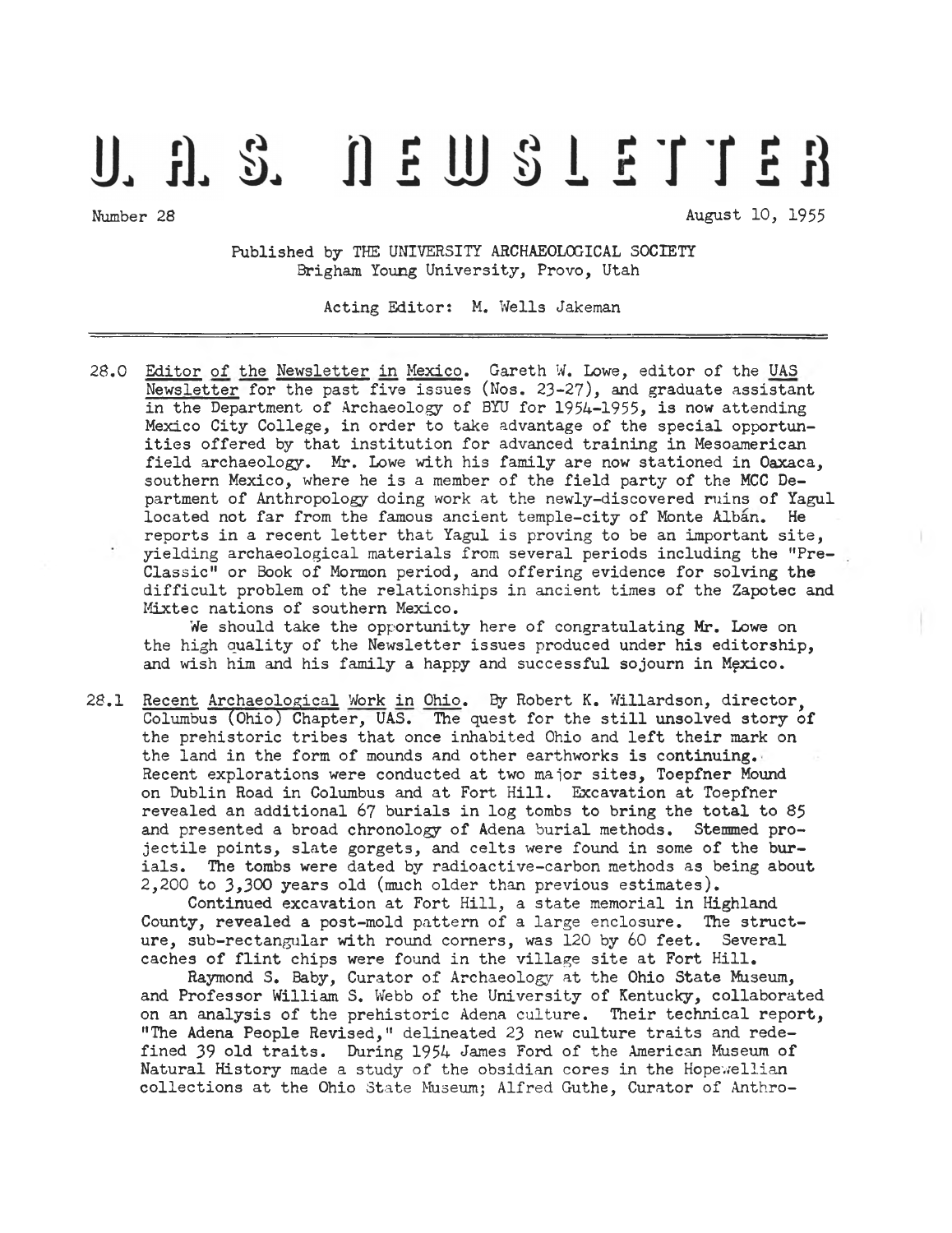pology at the Rochester Museum, made an examination of ceramics from northern Ohio sites; and the Fels Institute conducted an x-ray investigation of crania of Adena and Hopewellian Indians.

*28.2* Notes from the Columbus Chapter. On March 3 of this year, members of the Columbus Chapter of the UAS were privileged to hear an illustrated lecture on the ''Arts and Skills of Aboriginal Mississippi Valley," by Dr. Glenn A. Black, Director of Archaeology for the Indiana Historical Society and for Indiana Universtiy. Dr. Black used color slides to show that in ceramics, metal-working, stonecrafting, and textiles the prehistoric Indian peoples of the Mississippi Valley were scarcely unsurpassed, even by the well-known peoples of Peru, Central America, and Mexico.

The major cultures discussed were the Adena, the Hopewellian, and the Middle Mississippian. Of special interest was the classic Adena Pipe, a tubular tobacco pipe carved in the shape of a human being with such exquisite detail that it is regarded as a classic of ancient American art. This effigy was found in the Adena Mound at Chillicothe in 1901. It is important for students to note that the image is wearing a Hopewellian helmet and ear-spools. Other interesting relics of the Adena Mound-builders are the engraved sandstone tablets which were found in Cincinnati. These tablets exhibit beautiful bilateral symmetry and are thought to have been used as stamp molds.

Examples of pottery vessels decorated with negative-painting (commonly found in Mesoamerica and Peru) from the Illinois River area were shown. Other examples of pottery included several types of stirrupspout jars, which are found from Indiana to Peru.

Many objects of ornamentation from Hopewellian burials were discussed, including such items as copper headdresses, ear-spools, bear canines, shell and pearl beads, wildcat jaws, and mica ornaments. Some of the copper ear-spools had an overlay of iron or silver. Numerous objects made from mica, such as geometric forms and plumed serpents, were also shown.

Weaving of cloth was practiced by the Mound-builders. Although most of their textile work has been destroyed, some samples have been preserved. Many bolts of cloth were discovered in the Sparrow Mound. Fragments of Hopewellian cloth, which were preserved because they were in contact with copper breast-plates, are on exhibit in the Ohio State Museum.

Probably the most important contribution of Dr. Black's lecture was a greater appreciation of the archaeological treasures of the Ohio State Museum, since most of his slides were pictures of items in the Museum. Many interesting details, which would be overlooked by the casual observer, were brought out by his discussion and the careful photography of the slides.

28.3 Salt Lake Chapter Visits University of Utah Dig. On July 16, at the invitation of the Department of Anthropology of the University of Utah, a party of members of the Salt Lake Chapter of the UAS and archaeology students from BYU visited a prehistoric village site near Salina, Sevier County, Utah, now being excavated by that department. Dr. Jesse D. Jennings and Prof. James H. Gunnerson are directing the dig, which is expected to continue for three years, and to throw new light on the early Puebloid "Fremont" culture of that region. The group studied the excavation in progress, and heard Dr. Jennings explain the methods used,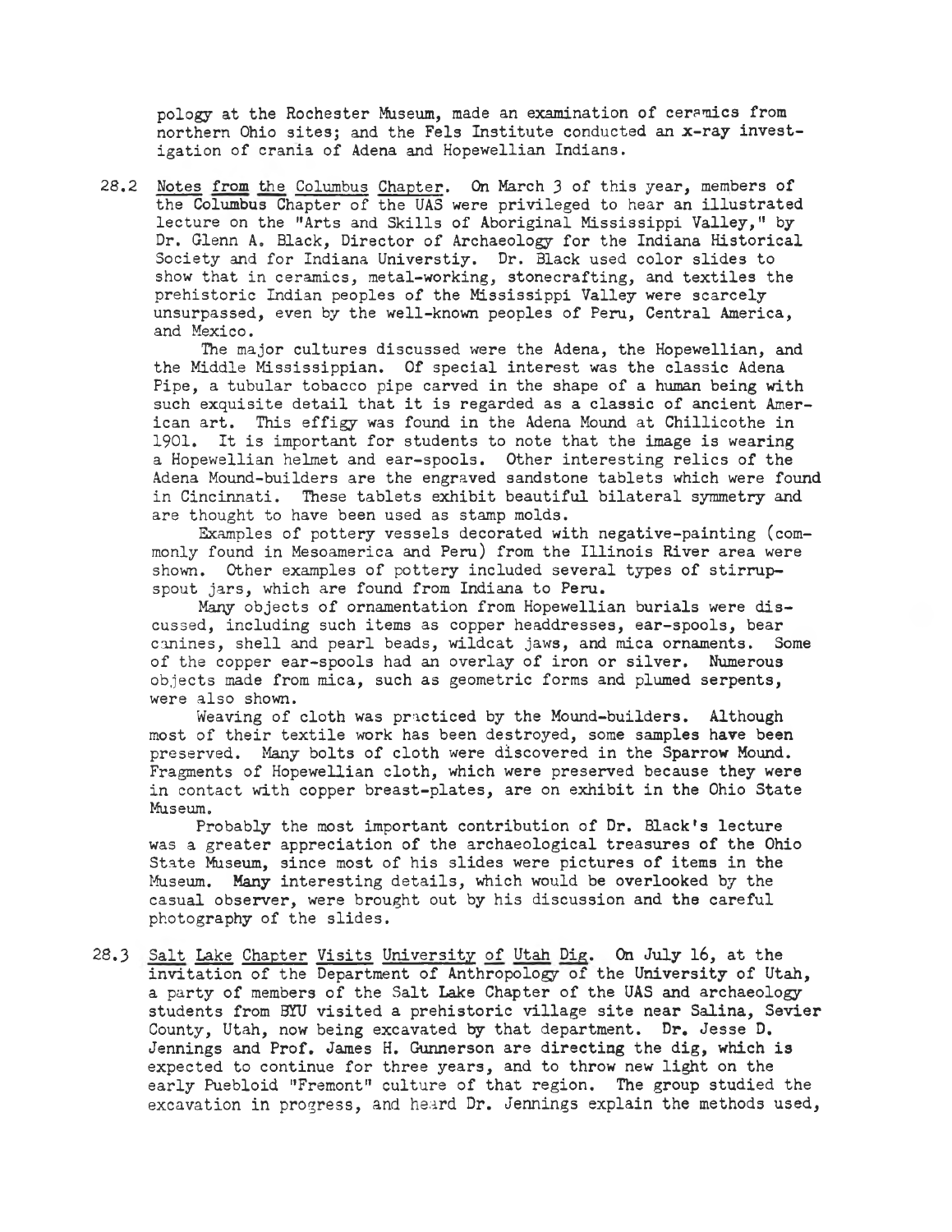and the objectives of the statewide archaeological survey now being conducted by the University of Utah department.

- 28.4 Progress of the Mexico City Chapter. Since its organization on April 15 of this year (see last Newsletter, 27.1), the new Mexico City Chapter of the UAS has rapidly become one of the most flourishing branches of the Society. A large and enthusiastic membership has been meeting monthly under the leadership of Director Otto Done, to hear illustrated lectures and engage in discussions on the archaeology of Mexico and the Book of Mormon—one of the meetings being held in the National Museum, in conjunction with the members of the 1955 BYU Archaeological and Cultural Tour of Mexico (see following), where the combined party examined some of the important collections of the Museum and were addressed by members of the Museum staff. The Chapter has also undertaken the publication of a mimeographed monthly bulletin, under the editorship of Assistant-director Joseph E. Vincent. To be known as the "Archie-0-logic," this bulletin will supplement the UAS Newsletter, by providing Chapter members with basic information on archaeological subjects which will assist them in understanding the more technical articles in the Society publications. It will also keep the Chapter members up-to-date on local news, and provide an excellent means of uniting and increasing the branch's membership.
- 28.5 <u>BYU Tourists Inspect Mexico</u> <u>Ruins</u>. Twenty-one members of the 1955 BYU Archaeological and Cultural Tour of Mexico, including four UAS members, examined spectacular ruins in southern Mexico, June 10-July 1.

Cosponsored by the BYU departments of Archaeology and Modern Languages and the Extension Division, the Tour was directed by M. Carl Gibson, instructor of Spanish. Ross T. Christensen, general secretary-treasurer of the Society, served as assistant director. Dr. Francis W. Kirkham of Salt Lake City, UAS general officer, and Society members Miss Etta Rasmussen of Salt Lake City and Miss Janice McAuliffe of Long Beach also were members of the Tour.

In addition to examining important and picturesque sites and local museums between the Valley of Mexico and Oaxaca, the group toured the National Museum of Archaeology in company with the Mexico City Chapter of the UAS and attended a monthly meeting of the Chapter held in the Sahagun classroom at the Museum (see also above,  $28.4$ ).

Jos£ 0. Davila M. of Puebla, UAS member, government-licensed guide, and expeditionary with M. Wells Jakeman in 1954 to Honduras and the Usumacinta River (see August 23, 1954, Newsletter, 22.03) and with Milton R. Hunter and Otto Done in 1955 to Bonampak (see March 31, 1955, Newsletter, 26.0), served as guide at Teotihuacan and Cholula (see below). Outstanding ruins which the Tour visited were the following:

28.50 Teotihuacan. Near the village of San Juan Teotihuacan in the northeastern part of the Valley of Mexico, the Tour visited the magnificent stone ruins of the ancient ceremonial center of Teotihuacan. This name means 'Place of God,' and the site was anciently dedicated to the worship of Quetzalcoatl, the Fair God. The dominant feature is the Pyramid of the Sun, an enormous rectangular structure some 180 feet high rising in four sloping terraces. The temple which anciently surmounted it has now completely disappeared.

Past the west face of the Pyramid of the Sun, the perfectly straight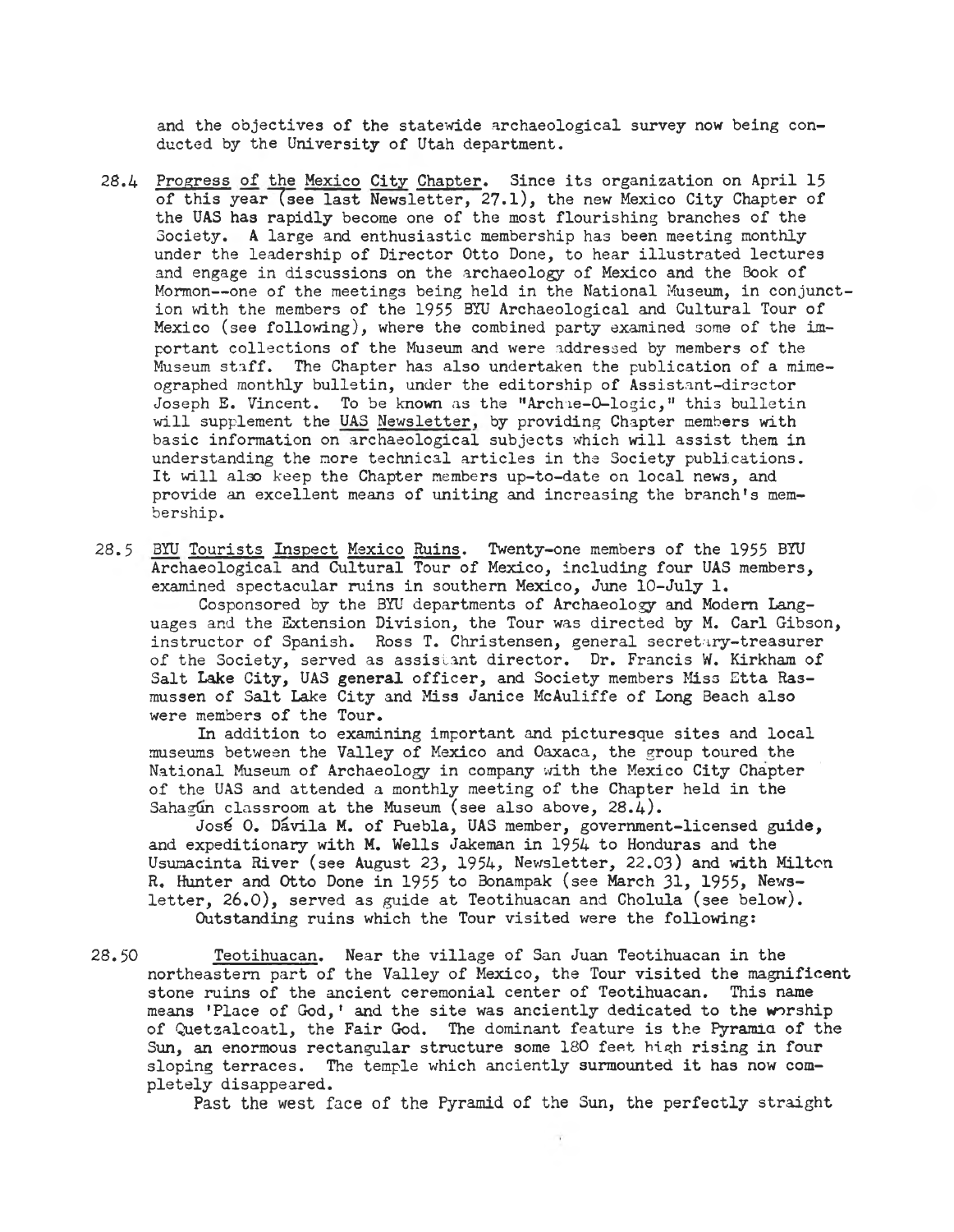"Avenue of the Dead" traverses the entire length of the ancient city. On the north the thoroughfare terminates with the second largest structure of the site, the unexcavated and little known Pyramid of the Moon. Lining the avenue on either side are numerous smaller structures, only a few of which have been excavated, such as a priestly residence which the group visited.

At the southern end of the site is a large complex known as the Citadel. A bulwark or very thick wall surrounds a large rectangular court. Upon the bulwark, on each of three sides, four platform altars or small pyramid temples are spaced evenly, making a total of 12. Across the eastern end, three more similar structures are located. In about the center of the enclosure is another altar (or dancing?) platform. To the center of the enclosure is another altar (or dancing?) platform. east of this stands the main structure of the complex, the Fyramid-Temple of Quetzalcoatl. On the western face of the structure a number of large heads of the "Precious-feathered Serpent" (Quetzalcoatl), alternating with heads of the Rain God (Tlaloc), stand out in full relief, the obsidian eyes still present and the paint still bright in some instances.

Tour members speculated on the Citadel having been built by a remnant of the Nephite Christians of the Book of Mormon in early post-Book of Mormon times. The 12 platforms or pyramids surrounding the three sides of the plaza would represent the Nephite twelve disciples (3 Nephi 12:1) according to this view, while the three pyramids on the east would represent the Nephite first presidency (or Godhead?), and the main structure would stand for the resurrected Christ himself.

28.51 Cholula. Near Puebla is located Cholula, an ancient city containing the largest pyramid in the world, a much eroded structure of adobe bricks which covers twice the area of the great Pyramid of Cheops at Gizeh, Egypt.

Cholula was the pre-Aztec city where Quetzalcoatl-worship and apparently the Toltec civilization itself were kept alive until the coming of the Spaniards. Aside from the main temple pyramid, some 400 smaller temples were counted by Cortés at his arrival in 1519.

A maze of tunnels has been cut in all directions through the ancient structure by modern archaeologists in an effort to understand its history and composition. The guide, Sr. Davila, reported the 1953 discovery of a smaller circular pyramid buried beneath the masonry in one corner of . the large pyramid. This structure may date to the "Pre-Classic" or "Upper Archaic" period, when circular pyramids first appear in Mesoamerica, i.e. perhaps to the Nephite period of the Book of Mormon. Figurines found on the surface in the vicinity of the Pyramid indicate a still earlier occupation of the site in the "Lower Archaic" (Jaredite) period.

28.52 **Mitla.** Located in the state of Oaxaca in the south of Mexico, Mitla, meaning in Aztec the 'Place of the Dead,' is the site of the bestpreserved architectural remains of the Mexican highlands. Although Mitla has only one small pyramid, it contains a number of temples arranged on platforms in groups of four around central courtyards. The mosaic stonework in which thousands of small, accurately cut stones are put together in a variety of patterns based on textile designs, characterizes the walls of the structures. Tombs in the form of a cross are found underneath several of the temples. Stone lintel blocks of tremendous weight and length span many of the entrances.

Mitla is believed to have been a burial place for Zapotecan kings and a center for religious pilgrimages. It was conquered by the Aztecs in the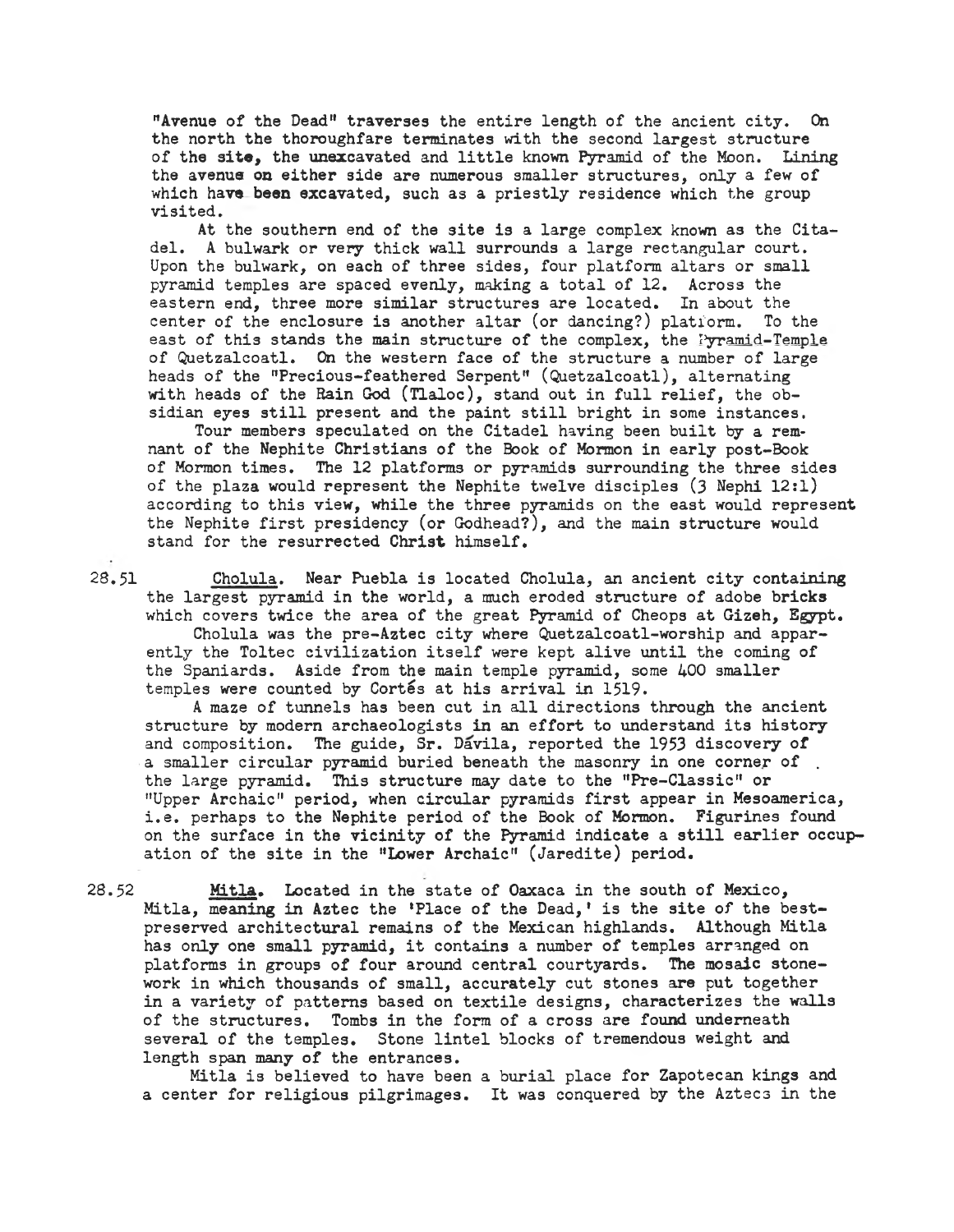fifteenth century.

After seeing these interesting ruins, the Tour party visited a private museum owned by Mr. E. R. Frissell in the modern village of Mitla, which contains many unusual antiquities from a radius of some 200 miles.

28.53 **Monte Alban.** Undoubtedly the most spectacular ruins visited by the Tour were those of Monte Alban, a Zapotec religious center crowning a mountain ridge above the modern 3tate capital of Oaxaca. Excavated by Alfonso Caso in the 193O\*s, the discovered occupation of the site dates back to somewhere near the time of Christ and continues through five periods to the coming of the Spaniards. The excavators have preserved the layered evidence of the various occupation periods.

A vast array of large stone pyramids surrounds a group of connected plazas. The fourteen main pyramids are believed to honor the fourteen principal gods of the Zapotecs. Outstanding discoveries in one plaza are low relief sculptures of humans in a variety of poses. One heavilybearded individual is portrayed.

In excess of 150 tombs have been excavated in the vicinity, some of which were visited by members of the Tour. Tomb No. 7 is one of the great treasure discoveries in the history of archaeology. The fabulous gold and jade contents were viewed in the museum at Oaxaca.

28.54 Copilco and Cuicuilco. Ten Tour members of more than ordinary enthusiasm for archaeology utilized a free afternoon visiting two sites of Book of Mormon significance which were not included on the regular itinerary. Copilco and Cuicuilco are sites which were overwhelmed by an ancient lava flow at the Pedregal on the outskir+s of Mexico City. Copilco dates from "Lower Archaic" (i.e. Jaredite) times while Cuicuilco may date to about 200 A. D. The former is a sublava village site, while the latter is a circular brick pyramid faced with stone, around the sides of which the lava flowed.

28.6 A New Reconnaissance of Central Chiapas by UAS Members and Carnegie Institution Archaeologist. In Newsletter 13.00 a report was given members of the Society on explorations conducted in Tabasco and central Chiapas in Southern Mexico, in 1953, by UAS members John L. Sorenson, Thomas Stuart Ferguson, and Gareth W. Lowe. In April and Mav of the present year, a second reconnaissance was undertaken in the same region by Mr. Ferguson, in behalf of the New World Archaeological Foundation of which he is president, accompanied by I. B. Ball of Berkeley, California (also a UAS member), Ernest Strong of Springville, Utah, and Edwin M. Shook, archaeologist of the Carnegie Institution of Washington, who joined the group . at Tuxtla Gutierrez, capital of Chiapas, Mexico.

From Tuxtla Gutierrez, the party surveyed promising sites in the central Grijalva River valley of Chiapas. Among those visited were groups of mounds near Chiapa de Corzo and Acala, both of which were evidently large ancient centers. At Acala camp was pitched for a week, during which time a trench was dug at this site by native laborers, extending back from the edge of a cliff where a deposit of sherds had been exposed by weathering and stream action. This trench yielded several bagfuls of potsherds, also a number of figurines. After these were washed and studied, Mr. Shook was positive in dating the deposit back into "Pre-Classic"--i.e. Book of Mormon—times. Other ceramic collections were obtained at neighboring sites, which also indicated, in the opinion of Mr. Shook, an occu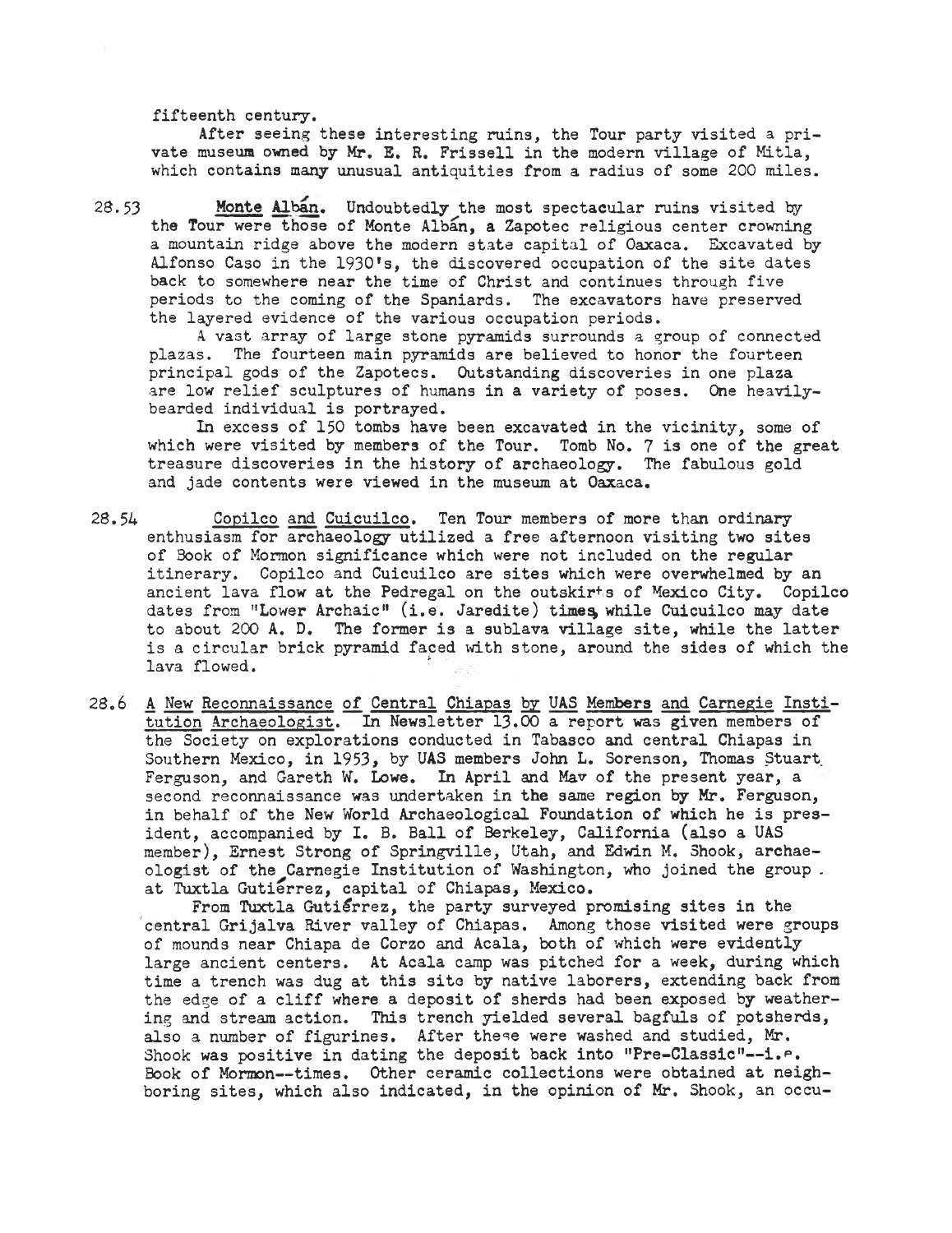pation of this region in the "Pre-Classic" period. These collections were later transported to Mexico City, where they were placed in the care of Dr. Heinrich Berlin, another Carnegie Institution archaeologist, with whom Mr. Ferguson has contracted to direct a season of field work for the NWAF in central Chiapas beginning next October and extending to May, 1956.

These two surveys of the central valley of Chiapas by UAS members, it should be noted, are the first extensive archaeological explorations yet to be made in this region. Their combined results clearly establish the existence of a large urban or advanced-farming population there in "Pre-Classic" or Book of Mormon times. The first question remaining to be answered--perhaps by findings of the forthcoming expedition of the NWAF-is that of the specific phase or phases of the "Pre-Classic" period to which this ancient population dates. After this question has been settled, it may then be possible to take up the problem of the origin of this "Pre-Classic" occupation of central Chiapas, in the light of this more exact dating, and discovered relationships to other developments of the "Pre-Classic" period in Mesoamerica.

28.7 Important News on the Lehi Tree-of-Life Stone. One of the most remarkable antiquities of the New World i3 a stone monument unearthed in 1941 at the ruins of Izapa in southern Chiapas, Mexico. This monument, labeled Stela 5 among the many numbered monuments of this site by its discoverer, Dr. Matthew W. Stirling of the Smithsonian Institution, is of fairly large size, measuring approximately 8 ft. high by 5 ft. wide and 2 ft. thick, and weighs several tons. It bears a carving on one side, which presents perhaps the most unusual and interesting scene ever encountered in ancient American art—<sup>a</sup> representation of the Tree of Life in the center, with six human figures seated around it, including a bearded man who is apparently telling the other five persons something about the Tree. As has been shown, this is a portrayal of the early Israelite prophet Lehi of the Book of Mormon(!), narrating to the other five named members of his family the vision of the Tree of Life which he had when they were in the desert journeying to the New World (c.598 B.C.), as recorded in the Book of Mormon, I Ne. 8. All or most of the many features of Lehi's vision besides the Sacred Tree itself are also depicted, such as the "river of water" and the "rod of iron," just as described in the Book of Mormon. Included in the scene are cherubim and other elements as seen also in ancient Near Eastern representations of the Tree of Life. Judging from the art style and technique of the sculpture, this remarkable monument was probably carved and set up at Izapa by ancient priests of Central America (whom we must consequently identify as Nephites of the Book of Mormon) around the year 300 A.D., i.e. near the end of the Nephite·civilization of the Book of Mormon. (See M. Wells Jakeman, "An Unusual Treeof-Life Sculpture from Ancient Central America," <u>Bulletin of the Univer</u>-<br><u>sity Archaeological</u> Society, No. 4, March, 1953, pp.26-49.)

The Near Eastern elements appearing in this ancient American Tree of Life scene give this sculpture extreme importance to American archaeology, as undeniable proof of a connection between the ancient American civilizations and those of the Old World. Adding to this the fact, established in the cited article, that the carving also depicts in detail an event related in the Book of Mormon (thus definitely confirming the authenticity of that record, since the discovery of the ruins of Izapa and its Book of Mormon Tree-of-Life carving occurred long after that record's publication, i.e. independently of it), obviously makes this monument by far the most